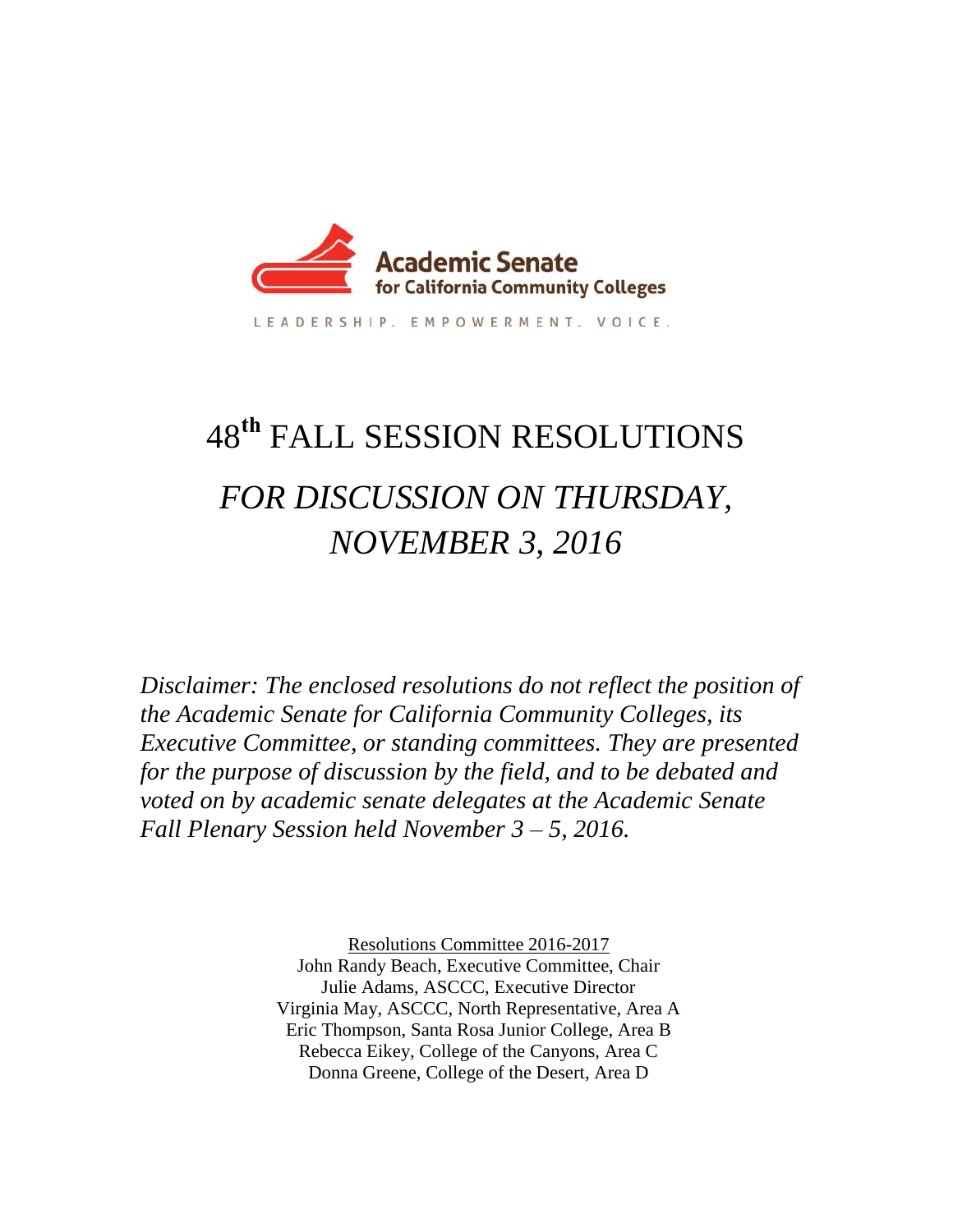# RESOLUTIONS PROCESS OVERVIEW

In order to assure that deliberations are organized, effective, and meaningful, the Academic Senate uses the following resolution procedure:

- Pre-session resolutions are developed by the Executive Committee (through its committees) and submitted to the Pre-Session Area Meetings for review.
- Amendments and new pre-session resolutions are generated in the Area Meetings.
- The Resolutions Committee meets to review all pre-session resolutions and combine, re-word, append, or render moot these resolutions as necessary.
- Members of the Senate meet during the session in topic breakouts and give thoughtful consideration to the need for new resolutions and/or amendments.
- After all Session presentations are finished each day, members meet during the resolution breakouts to discuss the need for new resolutions and/or amendments. Each resolution or amendment must be submitted to the Resolutions Chair before the posted deadlines each day. There are also Area meetings at the Session for discussing, writing, or amending resolutions.
- New resolutions submitted on the second day of session are held to the next session unless the resolution is declared urgent by the Executive Committee.
- The Resolutions Committee meets again to review all resolutions and amendments and to combine, re-word, append, or render moot the resolutions as necessary.
- The resolutions are debated and voted upon in the general sessions on the last day of the Plenary Session.
- All appendices are available on the ASCCC website.

Prior to plenary session, it is each attendee's responsibility to read the following documents:

- Senate Delegate Roles and Responsibilities
- Plenary Session Resolution Procedures
- Resolution Writing and General Advice

New delegates are strongly encouraged to attend the New Delegate Orientation on Thursday morning prior to the first breakout session.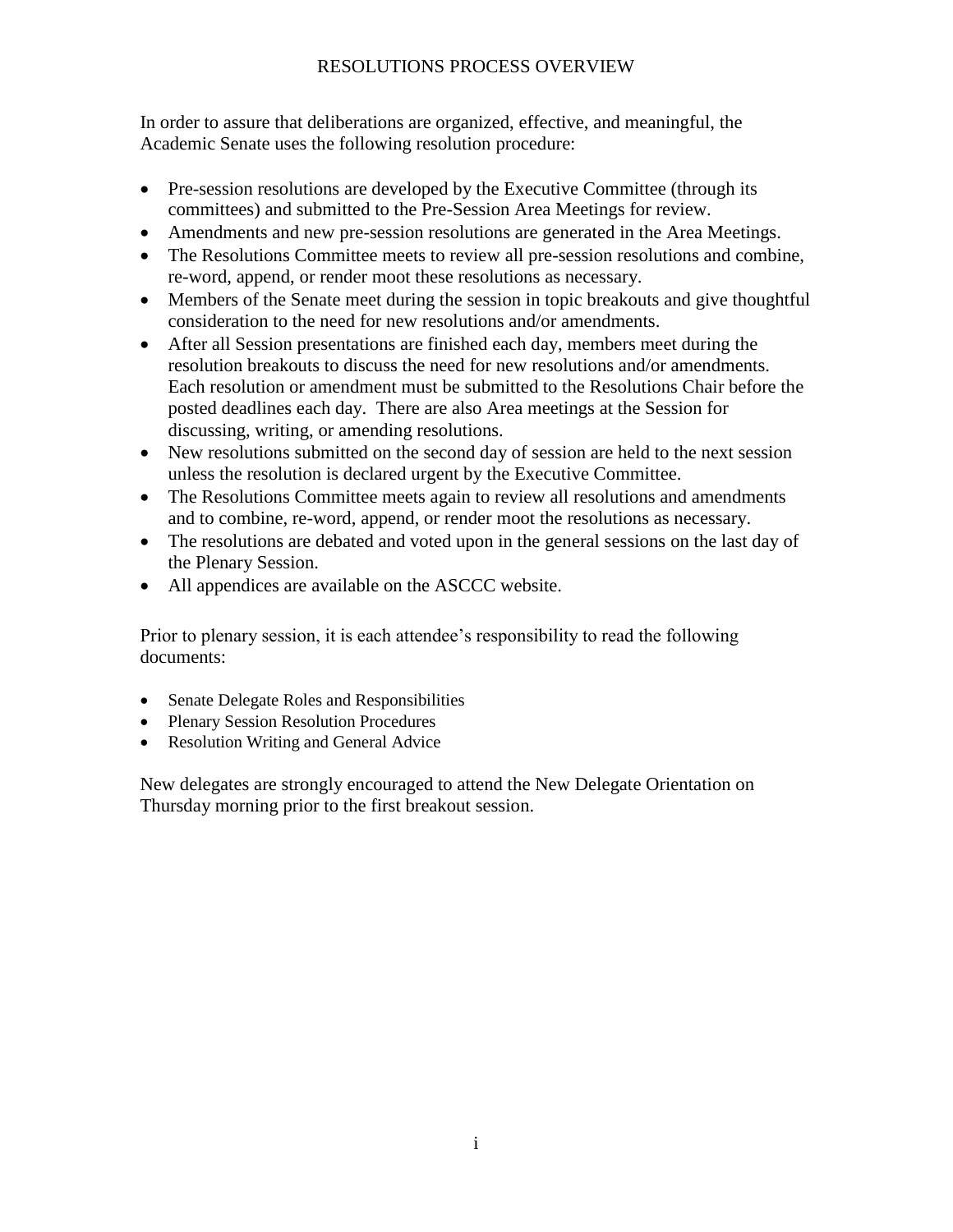#### CONSENT CALENDAR

The resolutions that have been placed on the Consent `Calendar 1) were believed to be noncontroversial, 2) do not potentially reverse a previous position and 3) do not compete with another proposed resolution. Resolutions that meet these criteria and any subsequent clarifying amendments have been included on the Consent Calendar. To remove a resolution from the Consent Calendar, please see the Consent Calendar section of the *Resolution Procedures for the Plenary Session*.

Consent calendar resolutions in the packet are marked with a \* Additions added by Area meetings are marked with a +

| 2.01        | F16             | <b>Local Recruitment and Nomination Processes for</b><br><b>Accreditation Teams</b>  |
|-------------|-----------------|--------------------------------------------------------------------------------------|
| $+2.03$     | F16             | Faculty Positions on the Accrediting Commission for Community<br>and Junior Colleges |
| $+9.01.01$  | F <sub>16</sub> | <b>Amend Resolution 9.01</b>                                                         |
| 9.02        | F16             | Faculty Involvement in the Creation of Dual Enrollment                               |
|             |                 | Programs                                                                             |
| $+9.02.01$  | F <sub>16</sub> | <b>Amend Resolution 9.01</b>                                                         |
| $+9.02.02$  | F <sub>16</sub> | <b>Amend Resolution 9.01</b>                                                         |
| 15.01       | F16             | California State University Quantitative Reasoning Task Force                        |
|             |                 | Report                                                                               |
| $+16.01$    | F <sub>16</sub> | Resolution in Support of a Statewide Integrated Library System                       |
| $+16.02$    | F <sub>16</sub> | Modification of the CCCapply Standard Application                                    |
| $+17.01.01$ | F <sub>16</sub> | <b>Amend Resolution 17.01</b>                                                        |
| 18.01       | F16             | Local Senate Approval for Participation in Multiple Measures                         |
|             |                 | Assessment Project (MMAP)                                                            |
| 18.02       | F16             | Validation of Statewide Multiple Measures                                            |
| 21.01       | F16             | <b>Faculty Participation in Career Technical Education Regional</b>                  |
|             |                 | Consortia Governance                                                                 |
| 21.02       | F16             | Develop a Paper on Effective Practices for Career Technical                          |
|             |                 | <b>Education Advisory Committees</b>                                                 |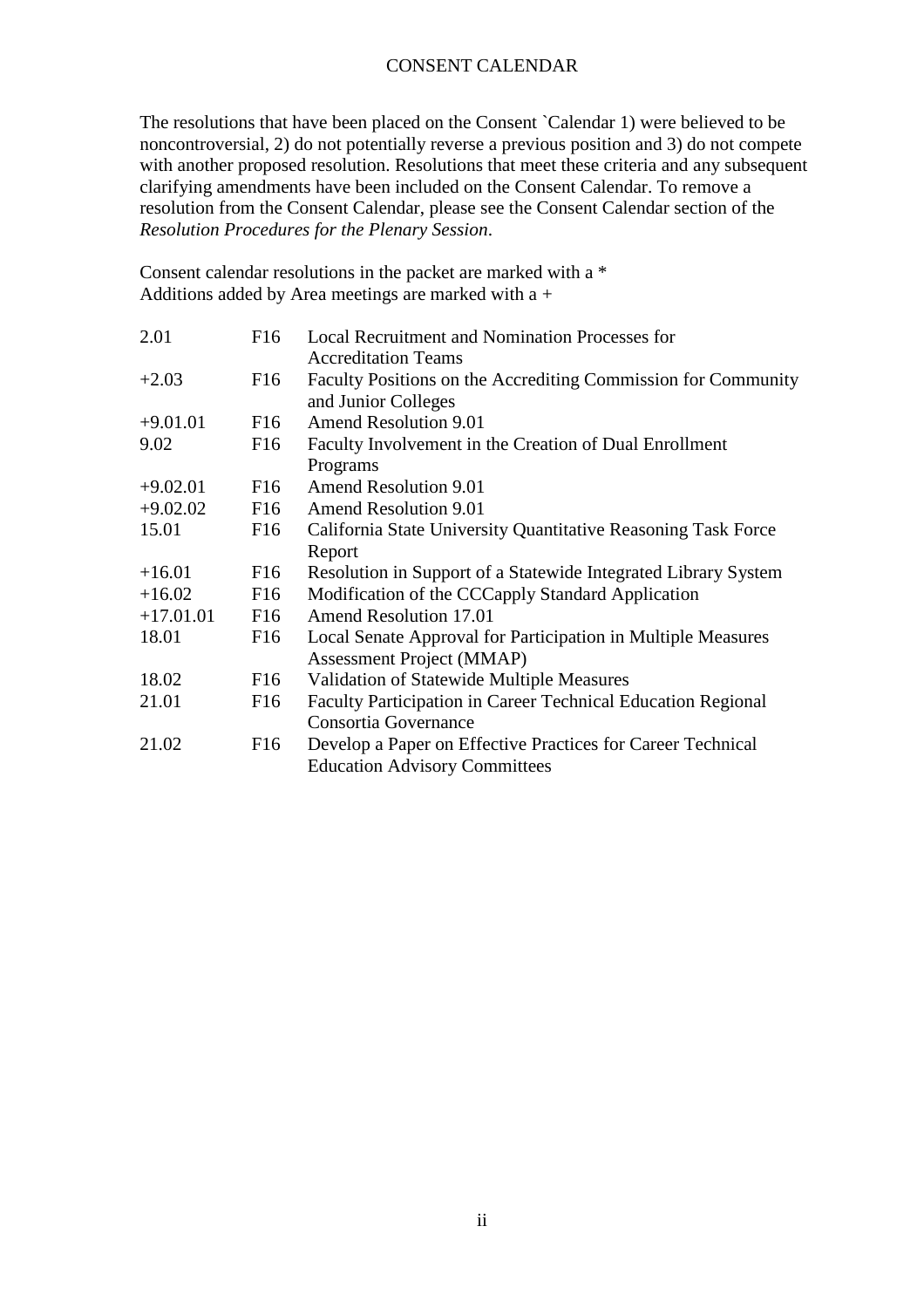# TABLE OF CONTENTS

| 2.0         |                                                                      |  |  |
|-------------|----------------------------------------------------------------------|--|--|
| $*2.01$     | F16 Local Recruitment and Nomination Processes for Accreditation     |  |  |
|             |                                                                      |  |  |
| 2.02        | F16 Evaluation of the Accrediting Commission for Community and       |  |  |
|             |                                                                      |  |  |
| $*+2.03$    | F16 Faculty Positions on the Accrediting Commission for Community    |  |  |
|             |                                                                      |  |  |
| 7.0         | <b>CONSULTATION WITH THE CHANCELLOR'S OFFICE 3</b>                   |  |  |
| 7.01        |                                                                      |  |  |
| 9.0         |                                                                      |  |  |
| 9.01        |                                                                      |  |  |
|             |                                                                      |  |  |
| $*9.02$     | F16 Faculty Involvement in the Creation of Dual Enrollment Programs5 |  |  |
|             |                                                                      |  |  |
|             |                                                                      |  |  |
| <b>10.0</b> |                                                                      |  |  |
| 10.01       |                                                                      |  |  |
| 10.02       | F16 Collaborate with System Partners to Relocate Minimum             |  |  |
|             | Qualifications from Title 5 to the Discipline's List7                |  |  |
| 10.03       | F16 Explore Establishing a More Flexible Discipline for Emerging     |  |  |
|             |                                                                      |  |  |
| 12.0        |                                                                      |  |  |
| 12.01       | F16 Use of Professional Learning Network (PLN) Resources to          |  |  |
|             |                                                                      |  |  |
| 15.0        |                                                                      |  |  |
| $*15.01$    | F16 California State University Quantitative Reasoning Task          |  |  |
|             |                                                                      |  |  |
| 16.01       |                                                                      |  |  |
| $*+16.01$   | F16 Resolution in Support of a Statewide Integrated Library System 9 |  |  |
| $*+16.02$   |                                                                      |  |  |
|             |                                                                      |  |  |
|             |                                                                      |  |  |
| 17.01       | F16 Posting of Local Equivalency Processes on Websites11             |  |  |
|             |                                                                      |  |  |
| 18.0        |                                                                      |  |  |
| $*18.01$    | F16 Local Senate Approval for Participation in Multiple Measures     |  |  |
|             |                                                                      |  |  |
| $*18.02$    |                                                                      |  |  |
| 21.0        |                                                                      |  |  |
| $*21.01$    | F16 Faculty Participation in Career Technical Education Regional     |  |  |
|             |                                                                      |  |  |
| $*21.02$    | F16 Identify and Disseminate Effective Practices for Career          |  |  |
|             |                                                                      |  |  |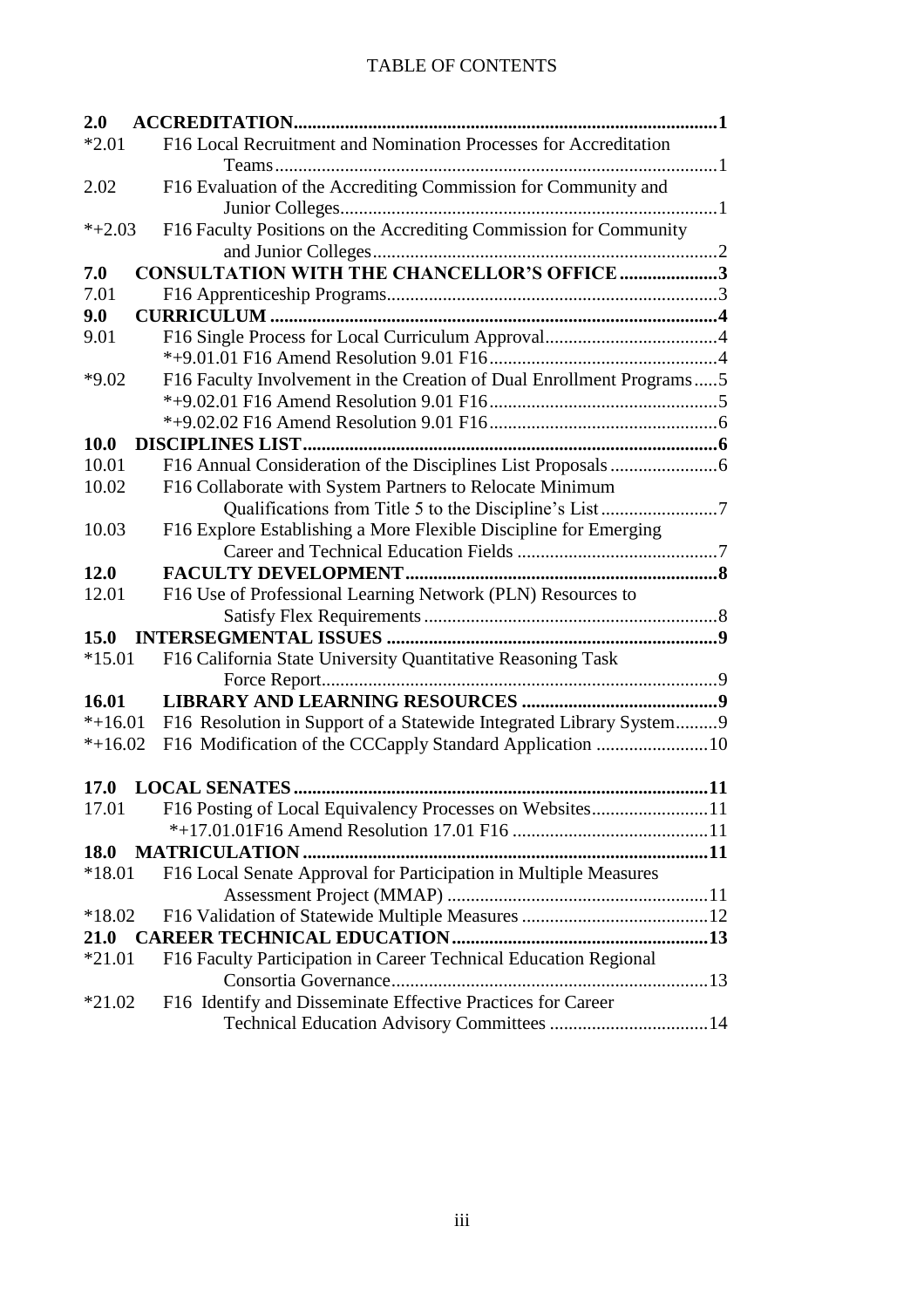#### **2.0 ACCREDITATION \*2.01 F16 Local Recruitment and Nomination Processes for Accreditation Teams**

Whereas, The Chief Executive Officers' Workgroup I on Accreditation document *A Preliminary Report to the Accrediting Commission for Community and Junior Colleges<sup>1</sup>* recommended that the Accrediting Commission for Community and Junior Colleges revise specific processes for visiting team member nomination and selection;

Whereas, Conversations about accreditation processes have on many occasions noted the need for more faculty participation on accreditation visiting teams;

Whereas, One frequently noted issue regarding the nomination of faculty members is that the only avenue for nomination is through recommendation of the college's chief executive officer (CEO), so faculty service on visiting teams is often solely dependent on the individual's relationship with his or her CEO; and

Whereas, Accreditation is most effective when it is a collaborative endeavor, and thus institutions could benefit from establishing local procedures for recruiting, screening, and nominating faculty members and others through a collegial process that includes the leadership of faculty, administration, and other constituencies;

Resolved, That the Academic Senate for California Community Colleges work with the Community College League of California and other appropriate constituencies to encourage colleges to establish collaborative local processes for recruiting, screening, and nominating faculty and other college employees to serve on accreditation visiting teams; and

Resolved, That the Academic Senate for California Community Colleges work with the Community College League of California and other appropriate constituencies to identify effective practices and provide guidance for colleges to help them establish collaborative local processes for recruiting, screening, and nominating faculty and other college employees to serve on accreditation visiting teams.

Contact: Executive Committee

 $\overline{\phantom{a}}$ 

### **2.02 F16 Evaluation of the Accrediting Commission for Community and Junior Colleges**

Whereas, In its January 2014 findings, The National Advisory Committee on Institutional Quality and Integrity, (NACIQI) and the United States Department of Education concluded under 34 C.F.R. §602.13(a) that the Accrediting Commission for Colleges and Junior Colleges (ACCJC) does not have wide acceptance by educators for whom it serves as the regional accrediting body because "some of its supporting documents constituted letter of gratitude not 'letters of support' and almost none of the letters of support were from 'educators'" and those conclusions were reaffirmed by the United States Department of Education in January  $2016<sup>1</sup>$ ;

<sup>1</sup> *Preliminary Report to the Accrediting Commission for Community and Junior Colleges, [http://www.accjc.org/wp](http://www.accjc.org/wp-content/uploads/2016/08/CA_CC_CEOs_Work_Group_1_Preliminary_Report_June_2016.pdf)[content/uploads/2016/08/CA\\_CC\\_CEOs\\_Work\\_Group\\_1\\_Preliminary\\_Report\\_June\\_2016.pdf](http://www.accjc.org/wp-content/uploads/2016/08/CA_CC_CEOs_Work_Group_1_Preliminary_Report_June_2016.pdf)*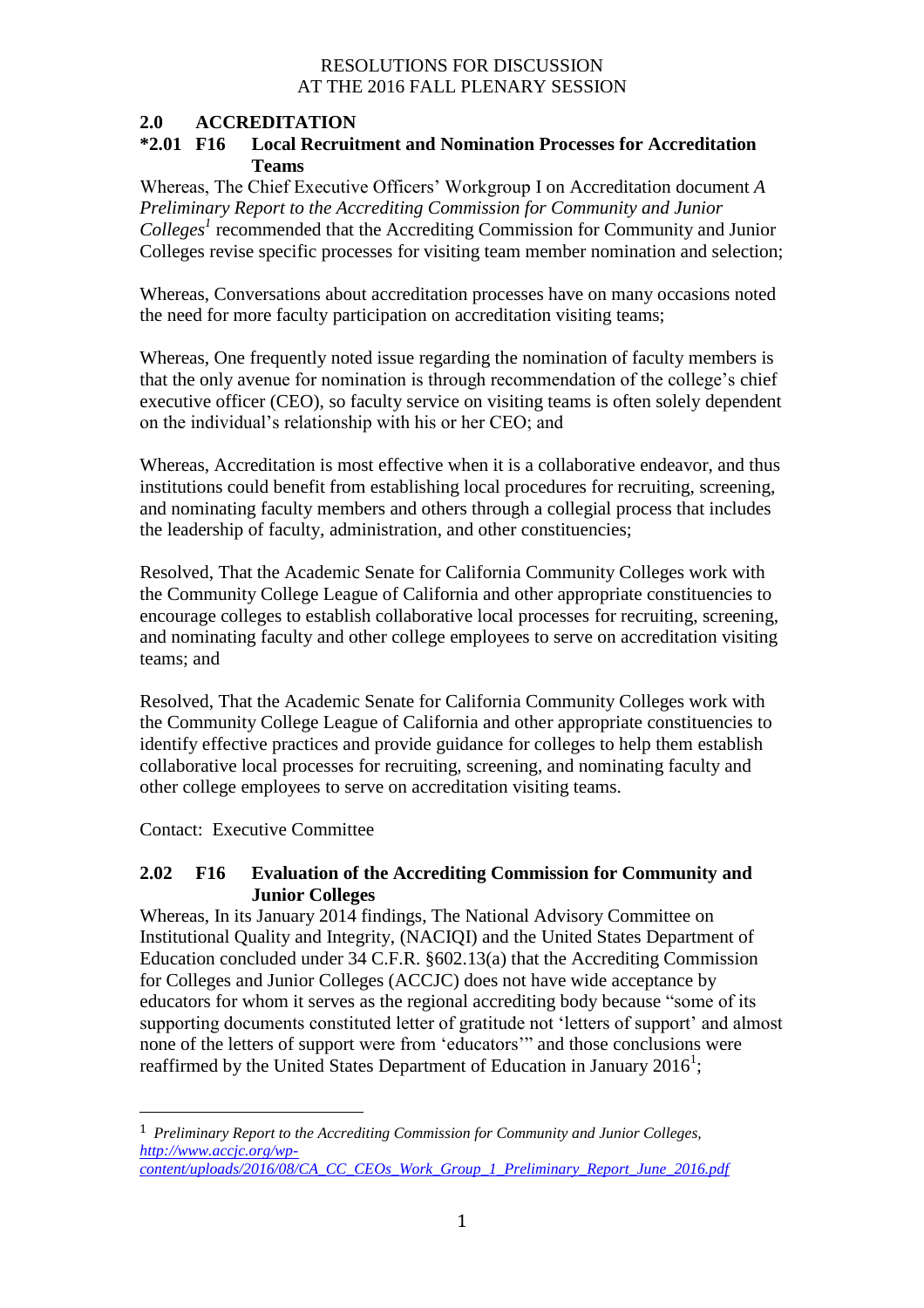Whereas, Since January 2014 the Academic Senate for California Community Colleges (ASCCC), a body recognized by the California Legislature to represent the 56,000 faculty of the California Community Colleges in all academic and professional matters including accreditation processes, has passed resolutions critical of ACCJC, such as Resolution 2.02 S15 which supports the California Community Colleges Chancellor's Office Task Force recommendations which state, "The structure of accreditation in this region no longer meets the current and anticipated needs of the California Community College system and its member institutions have lost confidence in the ACCJC" and has not seen tangible signs of progress by ACCJC in addressing the issues previously identified in the California Community Colleges Chancellor's Office Task Force;

Whereas, Efforts to interact collegially with ACCJC regarding the parameters of the California Community College baccalaureate degree program, as detailed in an April 13, 2016 letter to the Commission signed by many of the pilot colleges involved in the Baccalaureate Degree Pilot Program, have been disregarded by the Commission, which has resulted in a policy that is significantly more stringent and proscriptive than those of regional accreditors; and

Whereas, ACCJC, after repeated requests from the task force assembled to provide guidance to colleges involved in the Baccalaureate Degree Pilot Program, has not provided evidence to support its claim that its policy on baccalaureate degree programs is a result of direction from the Department of Education;

Resolved, That the Academic Senate for California Community Colleges communicates its position to the National Advisory Committee on Institutional Quality and Integrity (NACIQI) and the Department of Education prior to their consideration of the Accrediting Commission of Community and Junior College's (ACCJC) progress toward compliance with its §602.13(a) and its responsibilities as a regional accreditor.

Appendix A: "ACCJC Office of Postsecondary Department of Education Letter"

Contact: Executive Committee

#### **\*+2.03 F16 Faculty Positions on the Accrediting Commission for Community and Junior Colleges**

Whereas, A workgroup formed by the chief executive officers of the California community colleges is currently working with the Accrediting Commission for Community and Junior Colleges (ACCJC) to improve the relationship between ACCJC and the community college system by addressing issues with the processes and policies of the ACCJC;

Whereas, Section 2 of the ACCJC bylaws states that "At least five of the Commission members shall be elected as academic representatives who are faculty," but the bylaws further state, "A Commissioner who held the status of faculty may be allowed to complete their term if they continue to meet the requirements of an academic representative," which allows commissioners who were elected to represent faculty to continue to serve as faculty representatives even after they become administrators;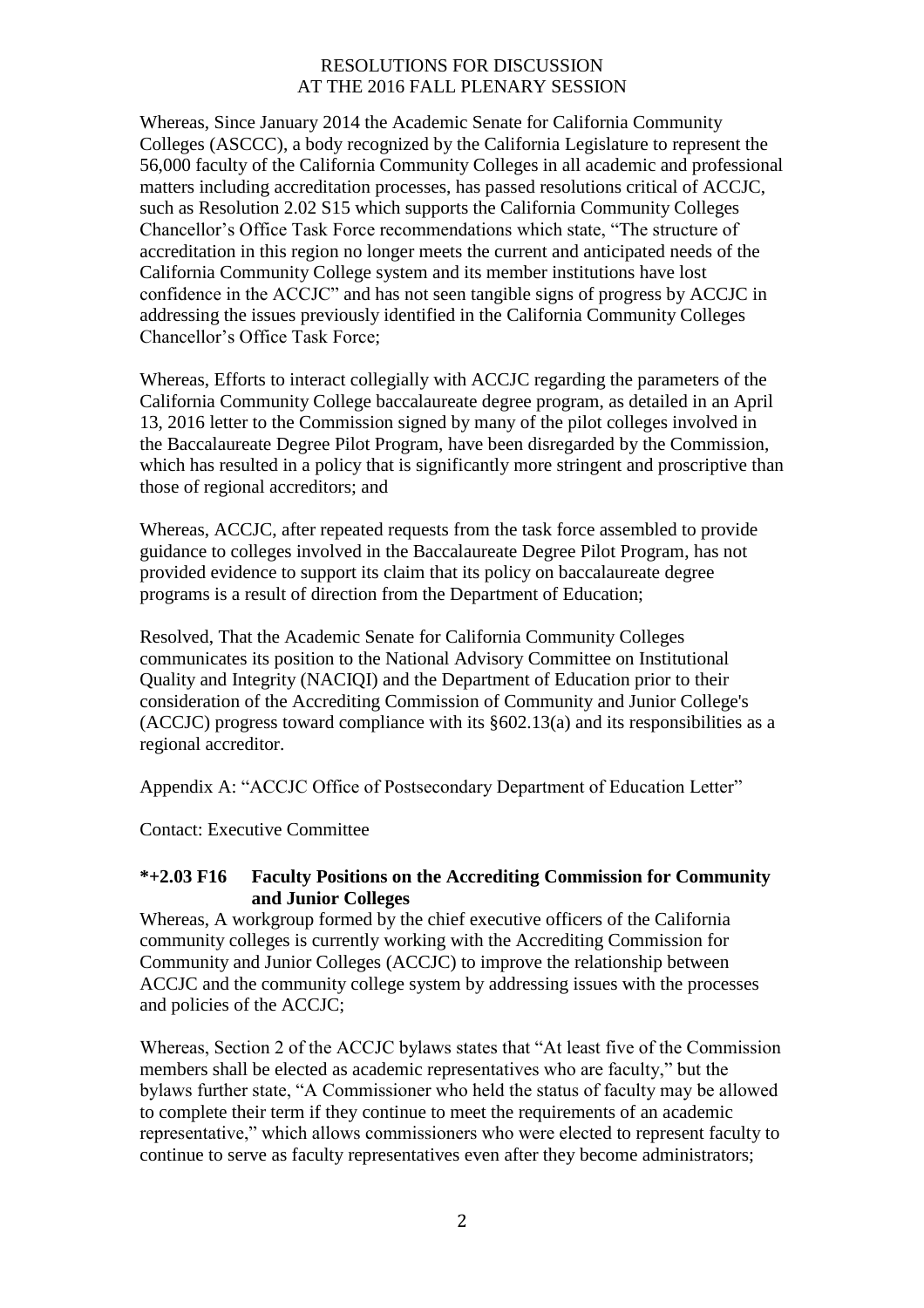Whereas, Currently two of the five faculty representatives serving on the ACCJC hold administrative positions, and thus 40% of the intended faculty representation on the commission are not filled by faculty members; and

Whereas, Administrators, even those who recently held faculty positions, due to the obligations of their administrative roles, have many perspectives, priorities, and pressures that differ from those of faculty, and thus administrators, no matter how capable and faculty-friendly they may be, are not appropriate representatives of the faculty voice;

Resolved, That the Academic Senate for California Community Colleges work with the chief executive officers workgroup on accreditation and the Accrediting Commission for Community and Junior Colleges (ACCJC) to ensure that when faculty serving on ACCJC take administrative positions, they are replaced as expeditiously as possible with active faculty members.

Contact: David Morse, Long Beach City College, Area D

# **7.0 CONSULTATION WITH THE CHANCELLOR'S OFFICE**

# **7.01 F16 Apprenticeship Programs**

Whereas, Apprenticeship programs have been referenced in the Strong Workforce Program and Adult Education Program since they provide unique opportunities for students to gain both paid, on-the-job experiences as well as college level curriculum pertaining to their chosen career;

Whereas, Common components of registered apprenticeship programs include at least 2,000 hours of paid, structured, and supervised on-the-job training and 144 hours of related instruction and training provided for college credit<sup>2</sup>; and

Whereas, College credit is awarded for courses placed in a discipline in a program of study leading to a certificate or degree award and may include apprenticeship hours, work experience, or other credit or noncredit requirements related to the program of study;

Resolved, That the Academic Senate for California Community Colleges urge local curriculum committees to ensure that degrees and certificates are not comprised solely of apprenticeship units, but are grounded in one or more disciplines related to the program of study;

Resolved, That the Academic Senate for California Community Colleges work with the California Community College Chancellor's Office and system partners to review the regulations and clarify the procedures and policies for implementing apprenticeships in programs of study including those that lead to certificate and degree awards; and

Resolved, That the Academic Senate for California Community Colleges work with system partners and external agencies to collect and disseminate effective practices

 $\overline{\phantom{a}}$ 

<sup>2</sup> Ginsberg, Laura. 2016. "Apprenticeship USA: New Developments in Registered Apprenticeship" [PowerPoint slides]. Retrieved from U.S. Department of Labor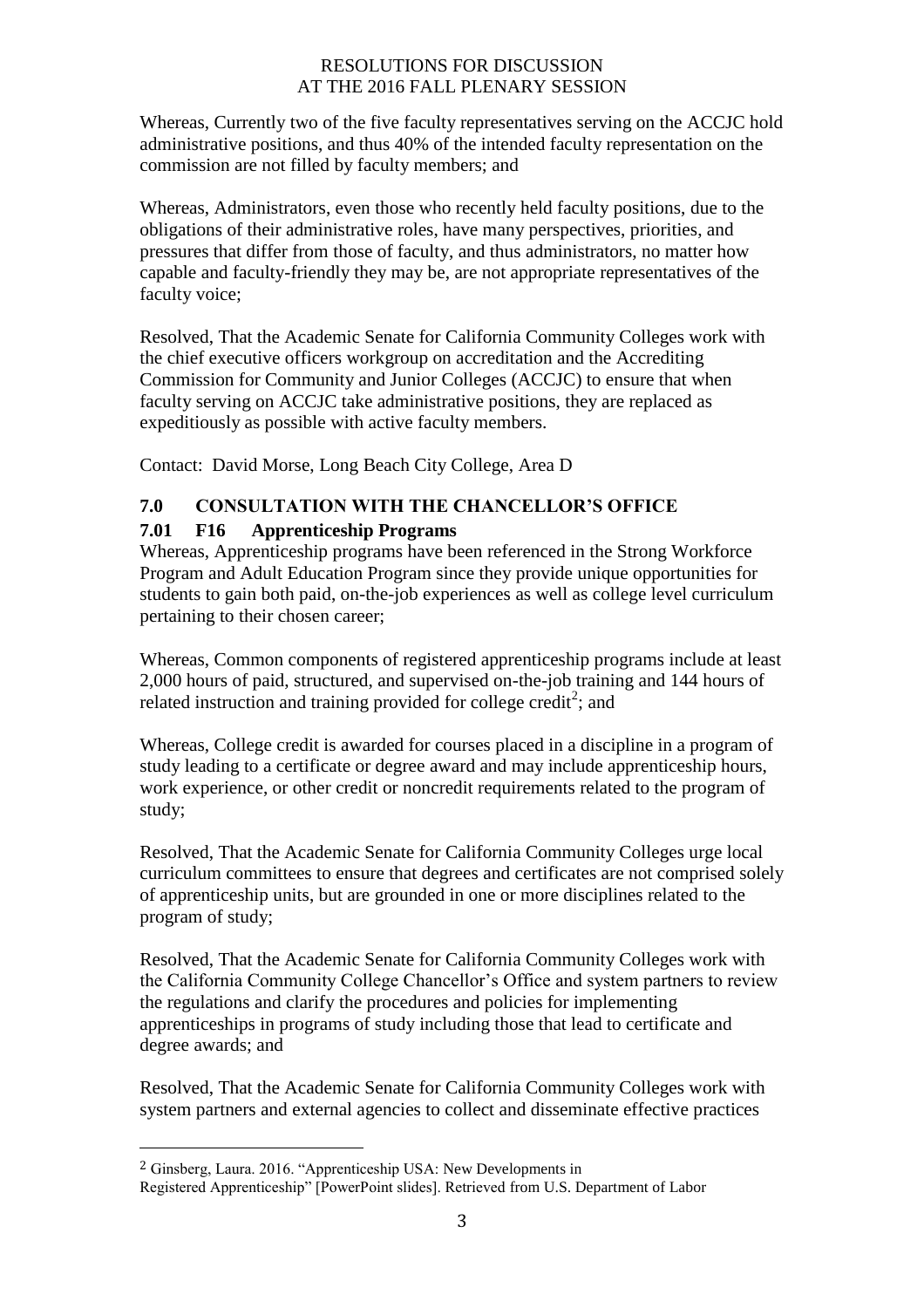for the inclusion of apprenticeship in programs of study in the California community colleges.

Contact: Executive Committee

# **9.0 CURRICULUM**

# **9.01 F16 Single Process for Local Curriculum Approval**

Whereas, Curriculum is an area under the purview of local academic senates, as codified in AB 1725 (1988);

Whereas, Per Title 5 §55002, the development of curriculum, including courses and programs, should be directed primarily by faculty and, prior to being approved by the Board of Trustees and certified by the California Community Colleges Chancellor's Office, must be approved by local curriculum committees under the purview of the academic senate or comprised primarily of faculty;

Whereas, The Board of Governor's Task Force on Workforce, Job Creation, and a Strong Economy<sup>3</sup> recommended that system partners, including faculty, evaluate the curriculum approval process to ensure timely, responsive, and streamlined curriculum approval for career technical education (CTE) programs; and

Whereas, Any efforts based on that evaluation that lead to the creation of a separate approval process to address CTE curriculum, or any type of curriculum, could lead to confusion and inequities, perceived or real, between curriculum in key areas identified by Title 5 §55002 Standards and Criteria for Courses, such as grading policies, unit calculations, prerequisites, and other standards of scholarship;

Resolved, That the Academic Senate for California Community Colleges urge faculty, administrators, and other stakeholders to recognize that curriculum and educational program development are areas of faculty; and

Resolved, That the Academic Senate for California Community Colleges urge local senates to ensure that approval of all curriculum should follow a single process, regardless of the modality or discipline of the curriculum being approved.

Contact: Michelle Sampat, Mt. San Antonio College, ASCCC Curriculum Committee

### **\*+9.01.01 F16 Amend Resolution 9.01 F16**

Amend the first resolved:

 $\overline{a}$ 

Resolved, That the Academic Senate for California Community Colleges urge remind faculty, administrators, and other stakeholders to recognize that curriculum and educational program development are areas of faculty primacy according to established law; and

<sup>3</sup> Board Of Governors Task Force on Workforce, Job Creation, and a Strong Economy Report and Recommendations

**[http://doingwhatmatters.cccco.edu/portals/6/docs/sw/BOG\\_TaskForce\\_Report\\_v12\\_web.pdf](http://doingwhatmatters.cccco.edu/portals/6/docs/sw/BOG_TaskForce_Report_v12_web.pdf)**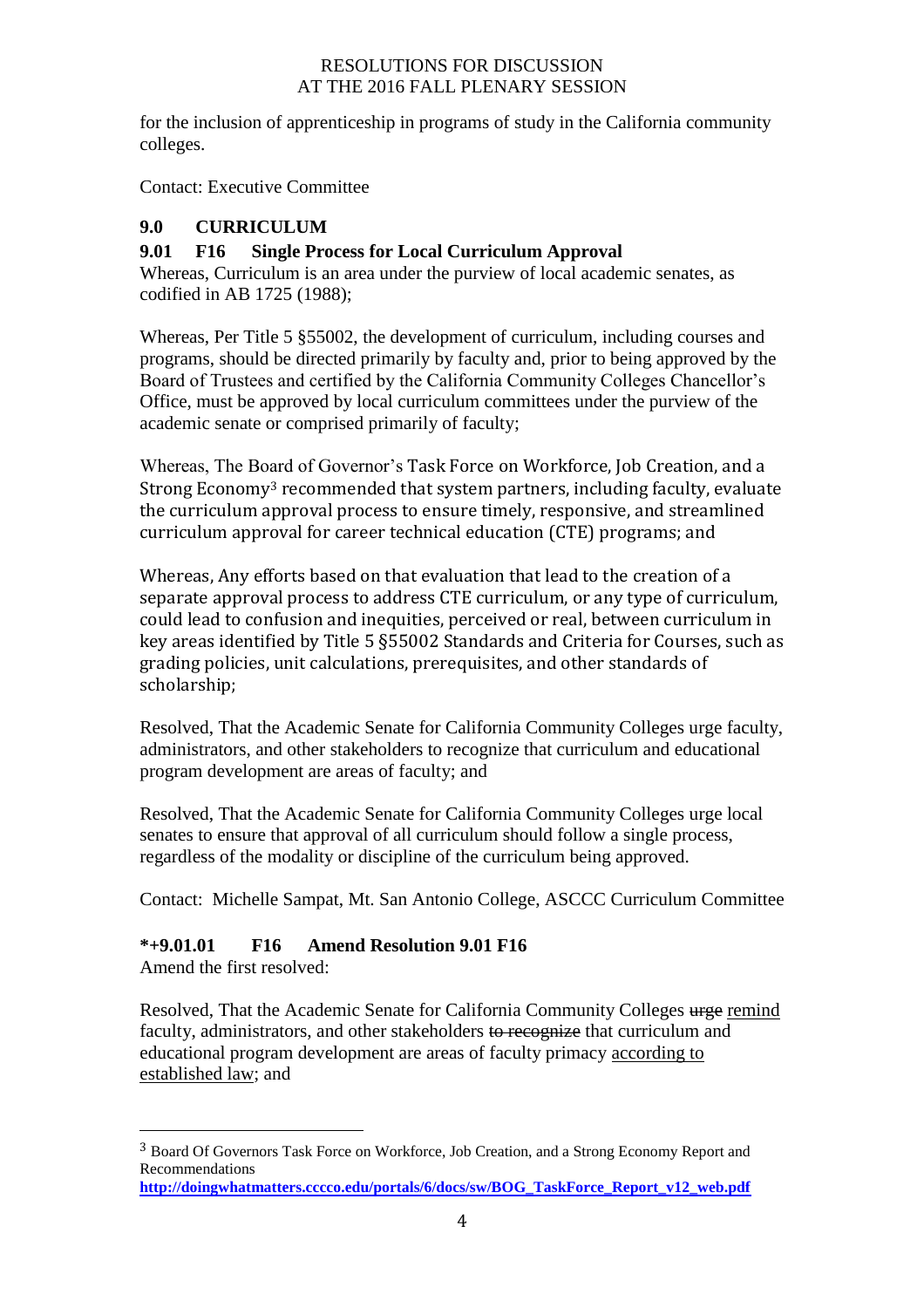Contact: Jeff Burdick, Clovis Community College, Area A

**\*9.02 F16 Faculty Involvement in the Creation of Dual Enrollment Programs**  Whereas, AB 288 (Holden,  $2015$ )<sup>4</sup> created new regulations for the creation and implementation of dual enrollment programs designed to reach students previously excluded from dual enrollment agreements, including students who struggle academically or who are at risk of dropping out;

Whereas, Dual enrollment programs have the potential to provide underperforming students a pathway to engage in college-level work prior to graduation from high school;

Whereas, Some administrators may view dual enrollment programs as a means by which to increase Full Time Equivalent Student without considering the implications of these programs for both faculty and students involved; and

Whereas, Any dual enrollment program that is developed without significant involvement of the faculty who meet the minimum qualifications in the disciplines that are included in the program may not take into account academic and professional matters, such as curriculum development and grading standards, that are critical to student success in the program;

Resolved, That the Academic Senate for California Community Colleges urge local senates to engage in discussions with their administrations to ensure that the development and implementation of dual enrollment programs occur with endorsement through collegial consultation with the academic senate;

Resolved, That the Academic Senate for California Community Colleges urge local senates to consult with their administrations to assure dual enrollment course offerings are within the capacity of the college to maintain without adversely affecting local programs; and

Resolved, That the Academic Senate for California Community Colleges work with the Career Ladders Project, the Research and Planning Group for California Community Colleges, and other interested stakeholders to ensure that dual enrollment programs are created for the benefit of students and not solely for the benefit of a college's fiscal growth.

Contact: Michael Wyly, Solano College, ASCCC Curriculum Committee

**\*+9.02.01 F16 Amend Resolution 9.01 F16** Amend the fourth whereas:

 $\overline{a}$ 

<sup>4</sup> The text of the bill is found at

[https://leginfo.legislature.ca.gov/faces/billNavClient.xhtml?bill\\_id=201520160AB288](https://leginfo.legislature.ca.gov/faces/billNavClient.xhtml?bill_id=201520160AB288)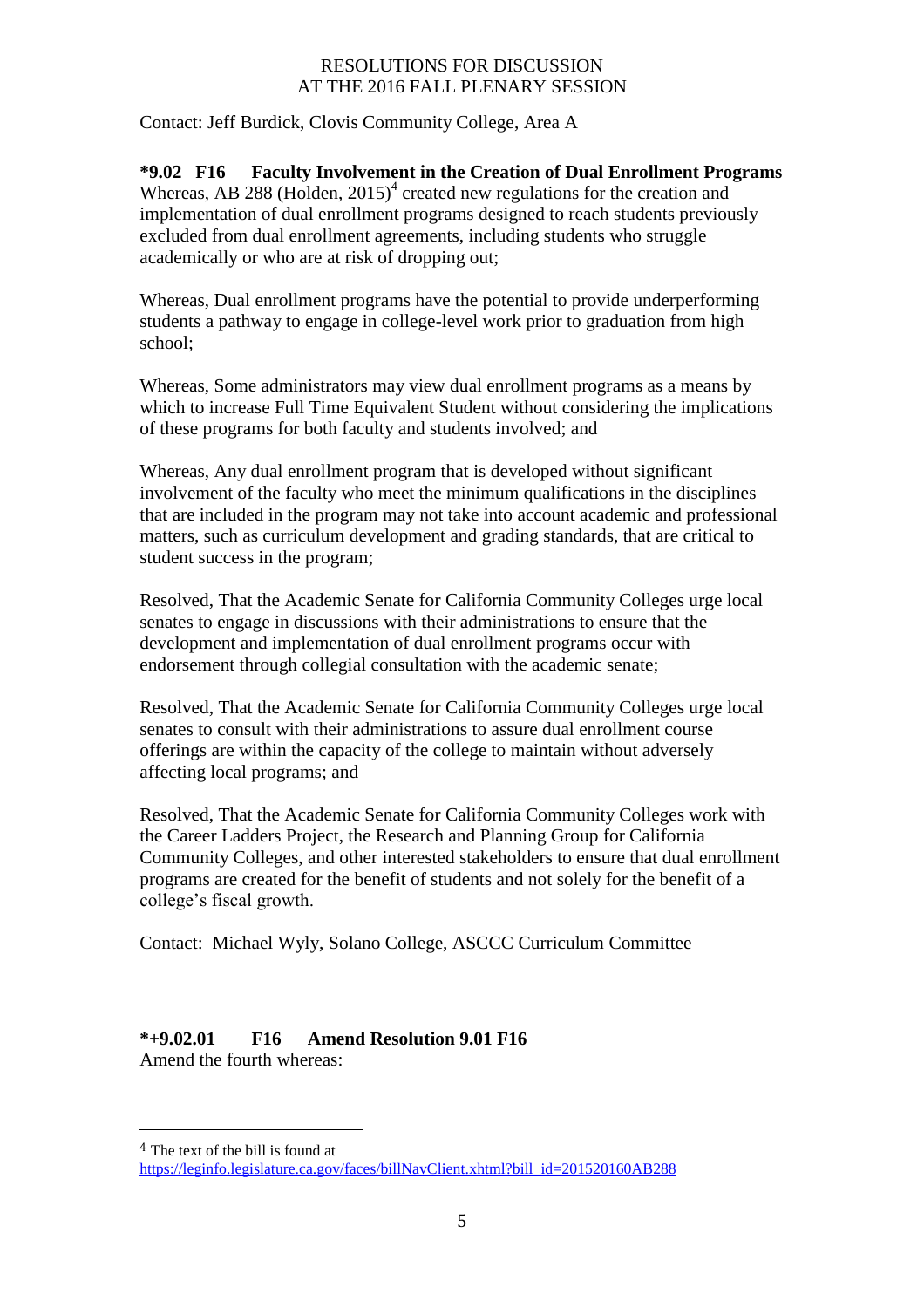Whereas, Any dual enrollment program that is developed without significant involvement of the faculty who meet the minimum qualifications in the disciplines that are included in the program may not take into account academic and professional matters, such as curriculum development, assessment of student learning, and grading standards, that are critical to student success in the program;

Contact: Christie Trolinger, Butte College

#### **\*+9.02.02 F16 Amend Resolution 9.01 F16**

Amend the second resolved:

Resolved, That the Academic Senate for California Community Colleges work with the Career Ladders Project, the Research and Planning Group for California Community Colleges, and other interested stakeholders to ensure that dual enrollment programs are created for the benefit of students and not solely primarily for the benefit of a college's fiscal growth.

Contact: Christie Trolinger, Butte College

### **10.0 DISCIPLINES LIST**

#### **10.01 F16 Annual Consideration of the Disciplines List Proposals**

Whereas, The Academic Senate for California Community Colleges (ASCCC) Disciplines List Process has been established in accordance with the requirements of Education Code §87357, which states that the Board of Governors will establish a process for reviewing faculty minimum qualifications at least every three years and that they rely primarily on the advice and judgment of the ASCCC to establish that process;

Whereas, Resolution 10.01 F05 recognized the need for shortening the time between Disciplines List revisions from three years, with the time subsequently shortened to two years;

Whereas, The Disciplines List Process was revised in Spring 2014 to allow for the year-round submission of proposals to revise the Disciplines List while maintaining the requirement that proposals be considered for action by the ASCCC every two years; and

Whereas, The establishment of the Strong Workforce Program in 2016 has resulted in calls for a more nimble and responsive Disciplines List Process;

Resolved, That the Academic Senate for California Community Colleges revise the Disciplines List Process to allow Disciplines List revisions to be considered for action at least annually and to amend the Disciplines List Handbook accordingly; and

Resolved, That the Academic Senate for California Community Colleges work with the California Community Colleges Chancellor's Office to publish annually the *Minimum Qualifications for Faculty and Administrators in the California Community Colleges*.

Contact: Executive Committee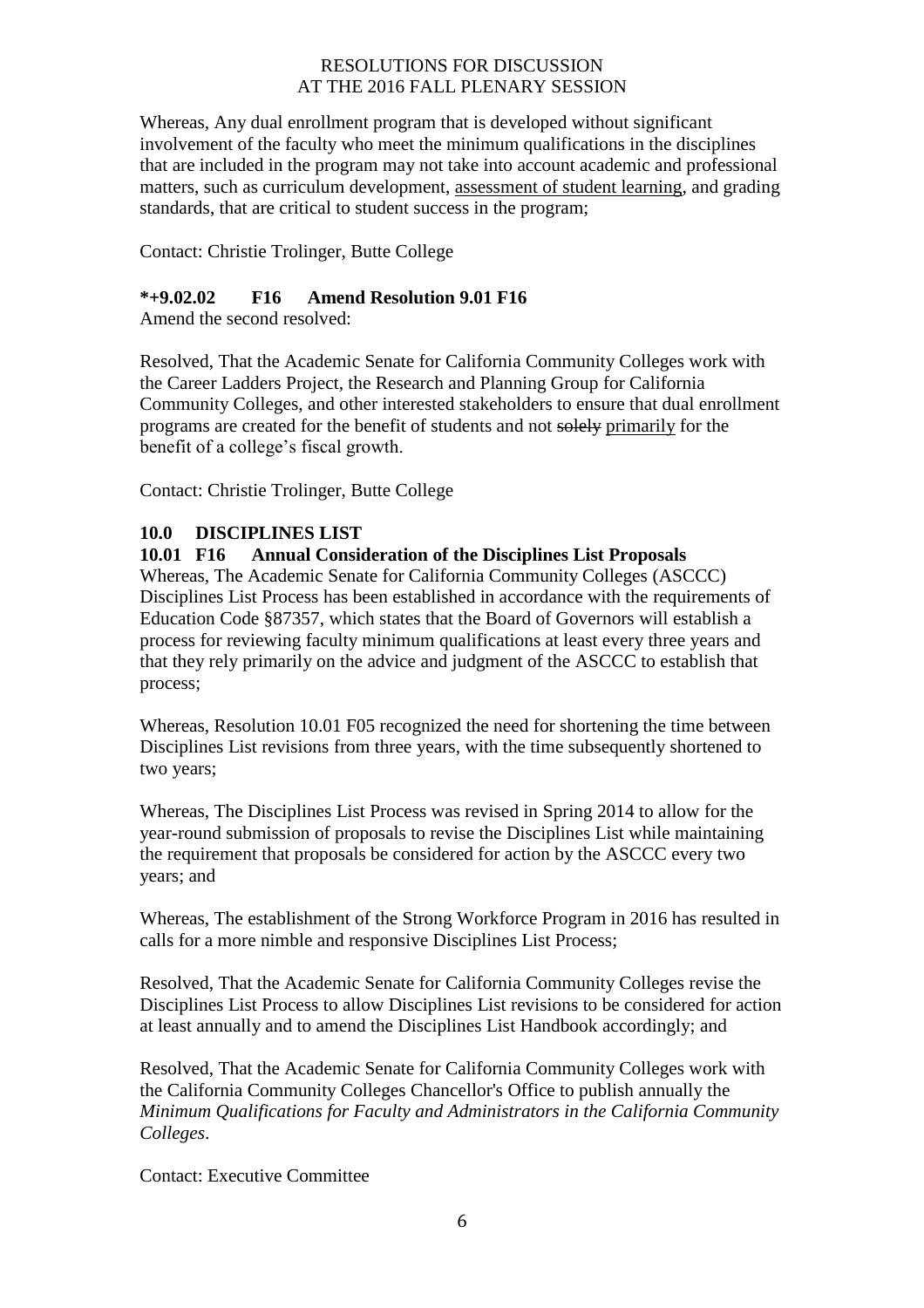#### **10.02 F16 Collaborate with System Partners to Relocate Minimum Qualifications from Title 5 to the Discipline's List**

Whereas, Faculty minimum qualifications for health services professionals, noncredit instructors, Disabled Students Programs and Services (DSP&S), Extended Opportunity Programs and Services (EOPS), and learning assistance/learning skills/tutoring services are established in Title 5 and not the Disciplines List, and therefore revisions to those minimum qualifications require regulatory changes;

Whereas, Resolution 10.03 S10 called for removing faculty minimum qualifications from Title 5 and placing them in the Disciplines List so that all revisions to faculty minimum qualifications would occur through the same process; and

Whereas, Consultation and collaboration with the organizations that represent these disciplines of health services professionals, noncredit instructors, Disabled Students Programs and Services (DSP&S), Extended Opportunity Programs and Services (EOPS) and learning assistance/learning skills/tutoring services will ensure an effective approach to resolve any challenges in removing minimum qualifications from Title 5 and raise awareness of the Academic Senate for California Community College Disciplines List process with faculty in these disciplines as is necessary for the success of such efforts;

Resolved, That the Academic Senate for California Community Colleges collaborate with the Chancellor's Office and the organizations representing health services professionals; noncredit instruction; Disabled Students Programs and Services (DSP&S); Extended Opportunity Programs and Services (EOPS); and learning assistance, learning skills, and tutoring services to determine the most effective means to place these specific faculty minimum qualifications in the Disciplines List; and

Resolved, That the Academic Senate for California Community Colleges collaborate with the organizations representing health services professionals; noncredit instruction; Disabled Students Programs and Services (DSP&S); Extended Opportunity Programs and Services (EOPS); and learning assistance, learning skills, and tutoring services to raise awareness of the Disciplines List process and ensure that faculty in these specific faculty minimum qualification areas are able to engage effectively in the Disciplines List process.

Contact: John Freitas, Los Angeles City College, Standards and Practices Committee

### **10.03 F16 Explore Establishing a More Flexible Discipline for Emerging Career and Technical Education Fields**

Whereas, In order to be assigned duties as faculty, individuals must meet the minimum qualifications for disciplines stated in the Disciplines List, and those defined in other sections of Title 5;

Whereas, The rapidly evolving needs of industry and the workforce often put pressure on colleges to develop new career and technical education curriculum to respond to such needs;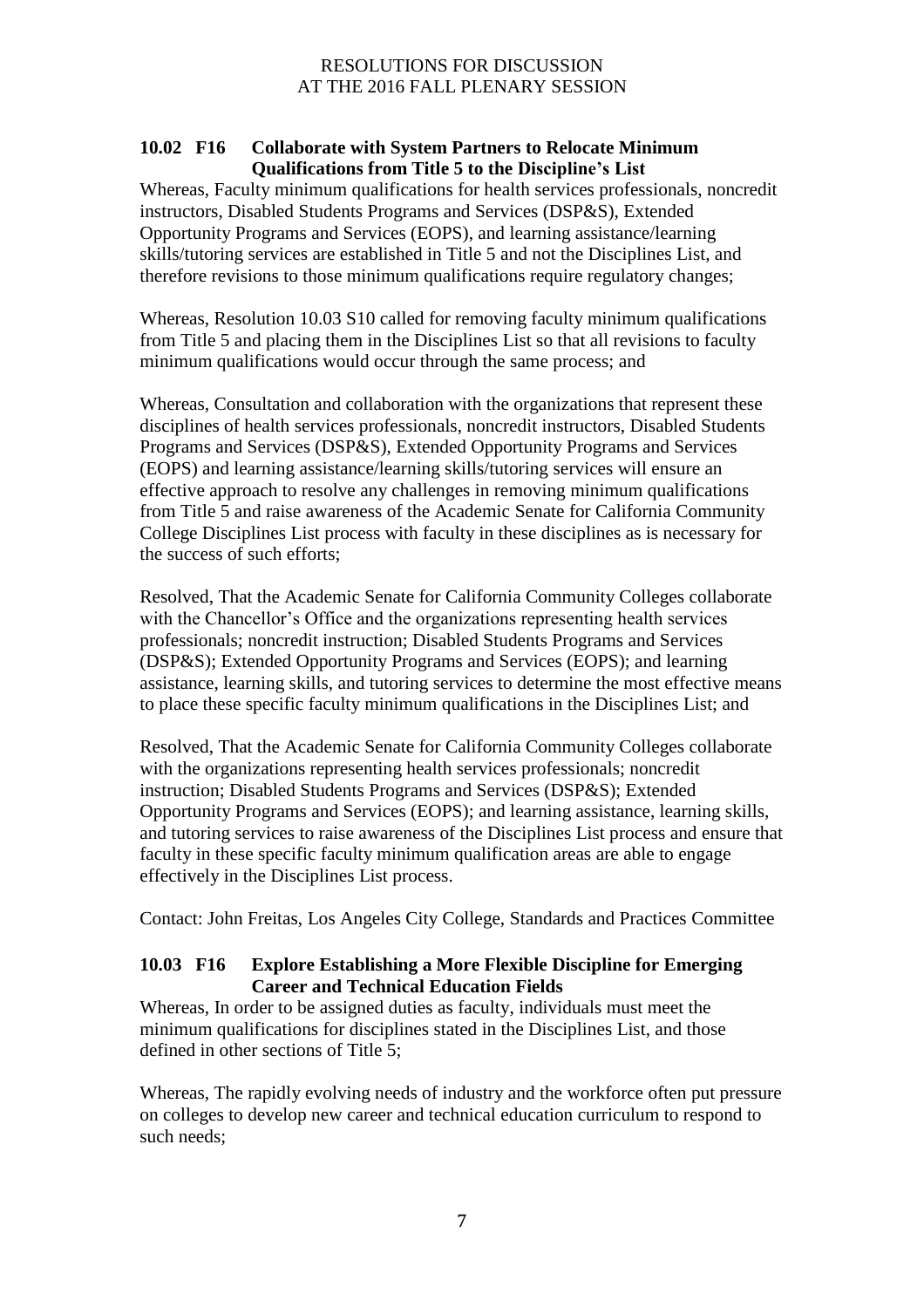Whereas, The creation of new curriculum in emerging career and technical fields may be hindered by difficulties in determining which disciplines on the Disciplines List to assign new courses because existing, specific disciplines may not align well with the emerging fields; and

Whereas, The existence of a discipline on the list of disciplines for which a master's degree is not expected or generally available, and which requires any bachelor's degree or associate's degree and requisite professional experience that is analogous to the Interdisciplinary Studies discipline on the list of disciplines requiring a master's degree, may provide colleges the ability to respond more readily to industry and workforce needs in the development and delivery of new curriculum in emerging career and technical fields;

Resolved, That the Academic Senate for California Community Colleges explore establishing a discipline on the list of disciplines for which a master's degree is not expected or generally available, which requires a bachelor's degree or associate's degree and requisite professional experience, and which is analogous to the Interdisciplinary Studies discipline on the list of disciplines requiring a master's degree, to provide colleges flexibility in creating curriculum in emerging career and technical education fields, and report its findings and any recommendations by Spring 2017.

Contact: John Freitas, Los Angeles City College, Standards and Practices Committee

# **12.0 FACULTY DEVELOPMENT**

### **12.01 F16 Use of Professional Learning Network (PLN) Resources to Satisfy Flex Requirements**

Whereas, Many faculty are required to complete a minimum number of professional development or Flex hours each semester;

Whereas, The Professional Learning Network (PLN) is an online professional development repository that provides access to professional development activities provided by vendors like Lynda.com, as well as resources that have been developed and reviewed by community college faculty, administrators, and classified staff that cover many of the same topics that are presented during on campus Flex sessions; and

Whereas, Allowing the use of professional development resources available through the PLN to meet Flex obligations will allow full- and part-time faculty to choose from a wide array of materials that can be covered whenever it is convenient, instead of only having professional development options during designated professional development or Flex days;

Resolved, That the Academic Senate for California Community Colleges work with the Chancellor's Office for California Community Colleges to evaluate the permissible activities in the *Guidelines for the Implementation of the Flexible Calendar Program* to potentially include activities on the Professional Learning Network (PLN); and

Resolved, That the Academic Senate for California Community Colleges urge local senates to work through their local process to consider allowing faculty to use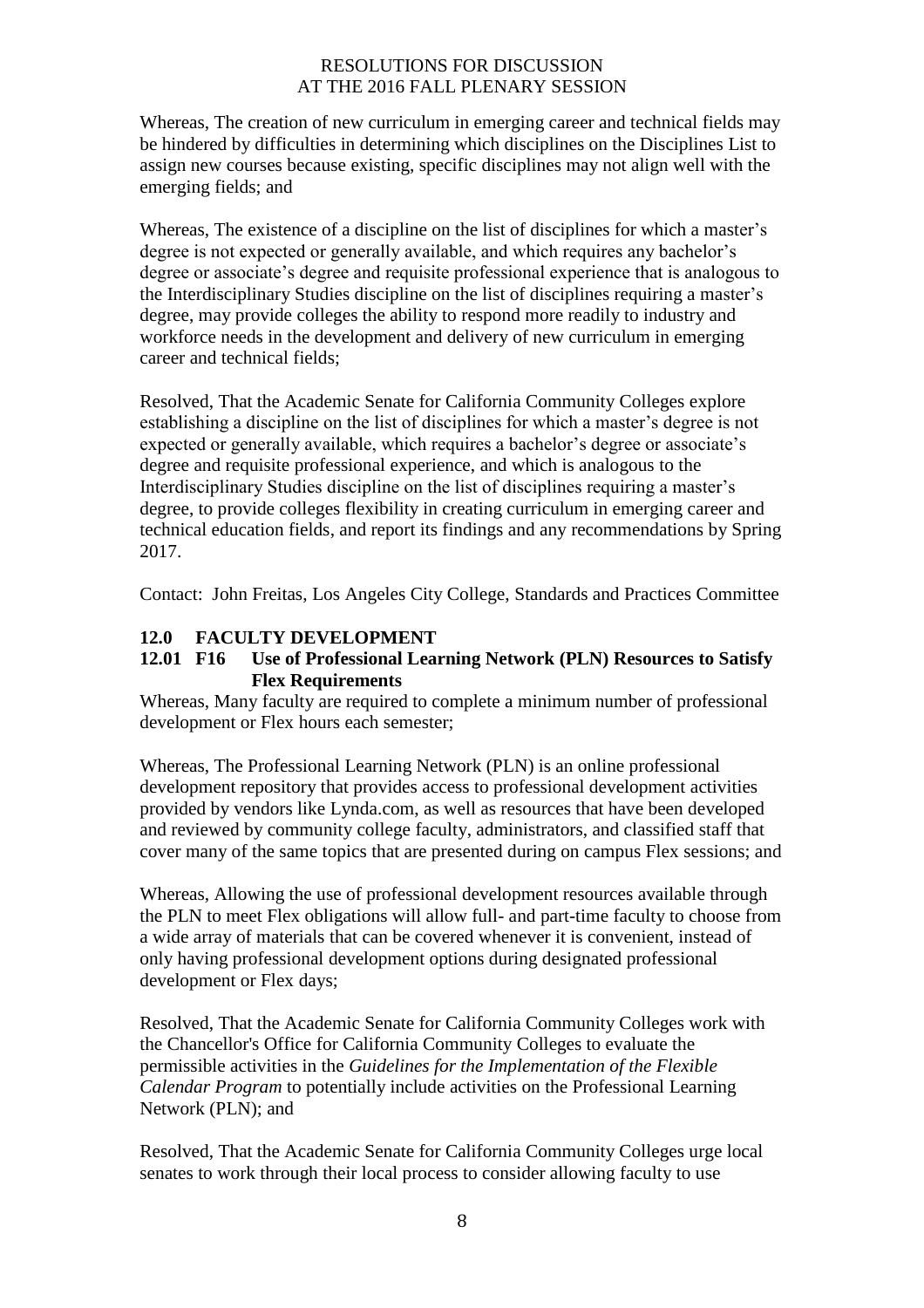professional development activities available through the Professional Learning Network (PLN) to satisfy their required Flex obligation.

Contact: Craig Rutan, Santiago Canyon College, IEPI Professional Development Workgroup

#### **15.0 INTERSEGMENTAL ISSUES**

#### **\*15.01 F16 California State University Quantitative Reasoning Task Force Report**

Whereas, The Academic Senate of the California State University appointed a Quantitative Reasoning Task Force with broad representation from the California State University, the Academic Senate for California Community Colleges (ASCCC), the California Acceleration Project (CAP), and the University of California Office of the President to address fundamental questions regarding the prerequisite content of the California State University General Education B4 (CSU GE B4) and potential prerequisite or co-requisite content for quantitative reasoning and mathematical competency (CSU GE B4);

Whereas, The Academic Senate of California State University Quantitative Reasoning Task Force convened in February 2016 and finalized their report<sup>1</sup> in August 2016;

Whereas, *The Academic Senate of California State University Quantitative Reasoning Task Force Report* contains four recommendations regarding student proficiency in quantitative reasoning; and

Whereas, ASCCC has provided numerous breakout presentations and a *Rostrum* article to inform the body of the ASCCC about current issues surrounding quantitative reasoning requirements in California;

Resolved, That the Academic Senate for California Community Colleges urge local academic senates and curriculum committees to disseminate the *Academic Senate of California State University Quantitative Reasoning Task Force Report*; and

Resolved, That the Academic Senate for California Community Colleges consult with local senates, discipline faculty, and other appropriate constituencies to determine an appropriate response to the *Academic Senate of California State University Quantitative Reasoning Task Force Report*.

Contact: Ginni May, Sacramento City College, Executive Committee

Appendix B: *Academic Senate of California State University Quantitative Reasoning Task Force Report.*

# **16.01 LIBRARY AND LEARNING RESOURCES**

**\*+16.01 F16 Resolution in Support of a Statewide Integrated Library System** Whereas, The California Community College Student Success Task Force recognizes the importance of libraries in student persistence, retention, and successful achievement of goals and that a system-wide integrated library system (ILS) will allow each student in California's community colleges to access essential academic materials via a cloud-based library catalog that can be retrieved through a variety of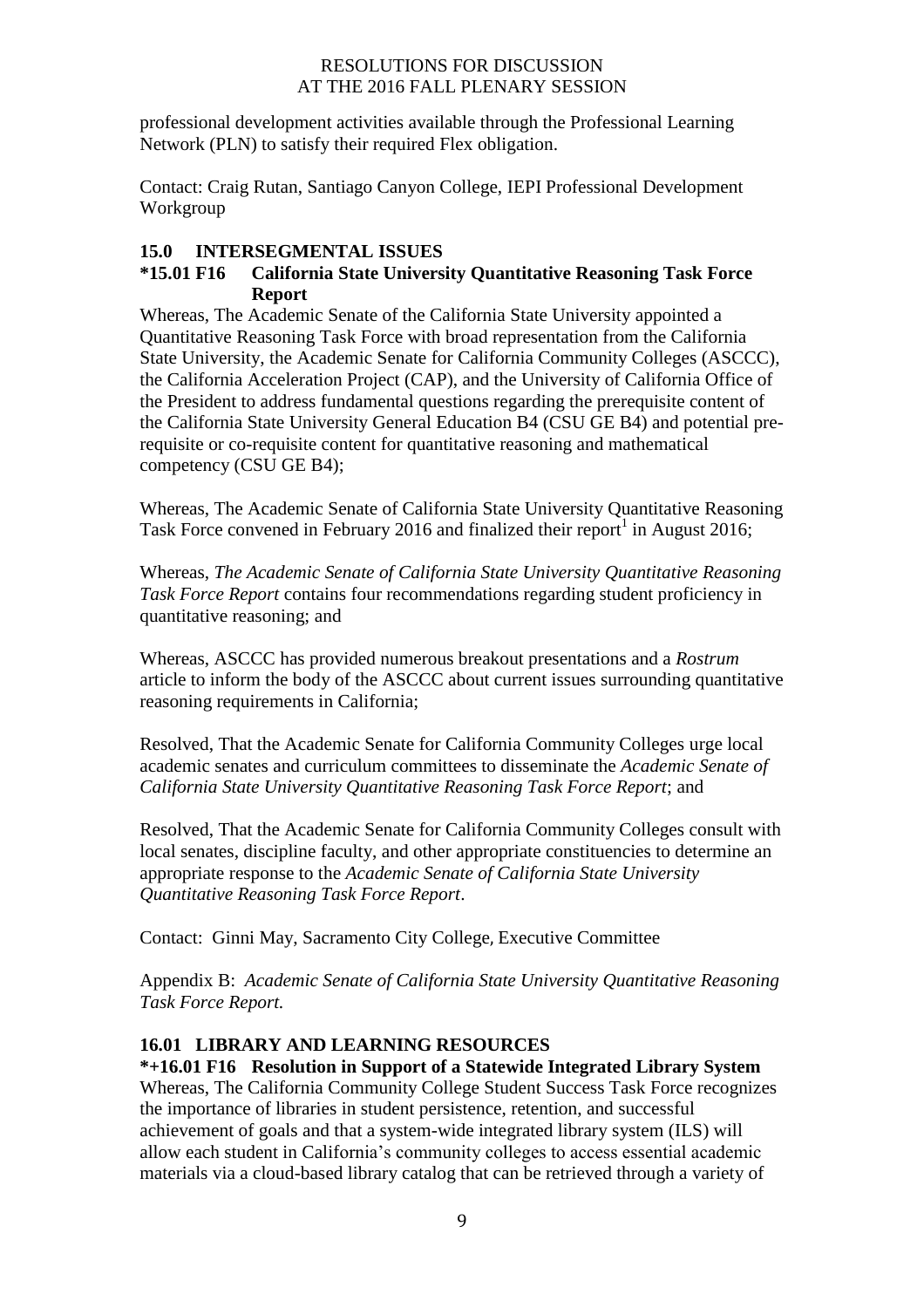means, including mobile devices as well as through existing learning management systems, including Canvas, which has been adopted by more than 92 colleges as of September 22, 20 $16^5$ ;

Whereas, The Board of Governors of the California Community Colleges has included a proposal for a system-wide ILS in the 2017-18 CCC System Budget Proposal, and that an August 2016 survey conducted by the Council of Chief Librarians, the statewide organization of faculty and administrative library leadership, had overwhelming support from the faculty respondents for a system-wide ILS;

Whereas, The ILS proposal is an opportunity in CCC library services to further strengthen student success and equity initiatives, enhance the development of the Online Education Initiative (OEI), and significantly reduce colleges' current and future library system costs by a transition to a statewide ILS; and

Whereas, The Academic Senate for California Community Colleges has papers and resolutions stating the importance of library resources and services for student success by CCC students;

Resolved That the Academic Senate for California Community Colleges supports a statewide integrated library system.

Contact: Dan Crump, American River College, Area A

#### **\*+16.02 F16 Modification of the CCCapply Standard Application**

Whereas, As part of the implementation of the Student Success and Support Program by the California Community Colleges Chancellor's Office, noncredit students will be required to use CCCApply as a point of entry to the community college system;

Whereas, the complexity of the CCCApply standard application could present significant obstacles to enrollment into noncredit programs (such as Adult Basic Education, Adult Secondary Education, Short-term Vocational, Workforce Preparation, ESL, VESL, and Older Adults) due to students' limited computer literacy and accessibility, language and literacy barriers, and a lack of clarity on the difference between the term "residency" and immigration status; and

Whereas, The CCCApply standard application $<sup>6</sup>$  has the potential to exclude students</sup> from enrolling in noncredit courses which often serve as the first point of entry into college for immigrants, economically disadvantaged, and low-skilled adults;

Resolved, The Academic Senate for California Community Colleges supports the development of a modified CCCApply application for noncredit enrollment that identifies only the appropriate and required enrollment fields for community college noncredit program entry, and includes a paper option; and

 $\overline{a}$ 

<sup>5</sup> U.S.D.E Decision of the Secretary Letter, January 4, 2016

<sup>6</sup> "OEI Updates: Resource Distance Ed Locally" Pat James. TechEDge Blog. <http://ccctechedge.org/opinion/11-oei-updates/715-oei-updates-resource-distance-ed-locally>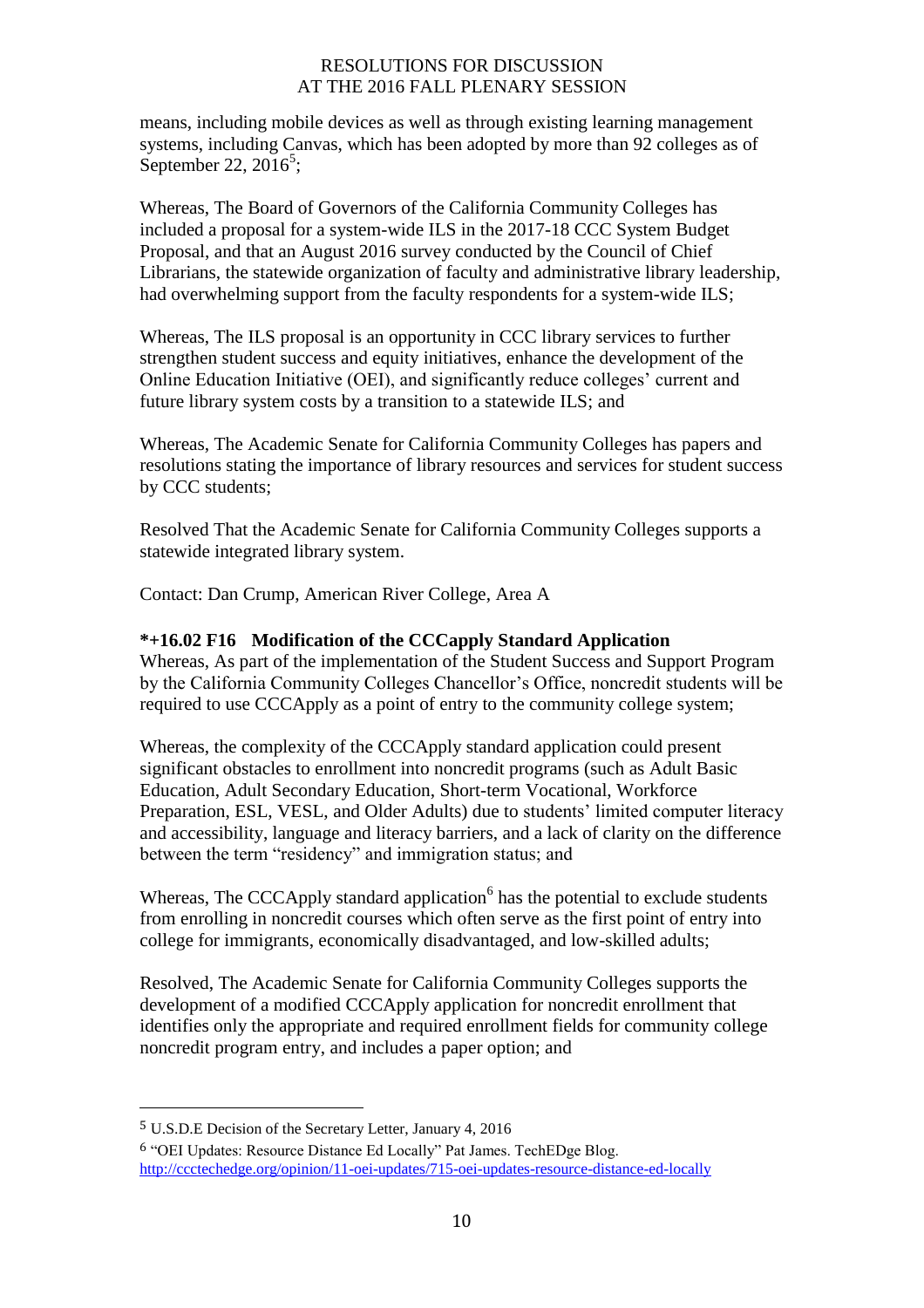Resolved, The Academic Senate for California Community Colleges engages the Chancellor's Office in a dialogue, with noncredit faculty participation, regarding modification of the CCCApply standard application that reflects a commitment to promoting enrollment for students into noncredit programs.

Contact: Dana Miho and Donna Necke, Mt. San Antonio College, Area C

# **17.0 LOCAL SENATES**

### **17.01 F16 Posting of Local Equivalency Processes on Websites**

Whereas, Reviewing other local equivalency processes can be helpful to local senates when they are undergoing review and revision of their local equivalency processes; and

Whereas, Local senates across the state have adopted a wide range of differing procedures for establishing equivalency and having access to these procedures would help colleges establishing procedures of their own to compare effective practices;

Resolved, That the Academic Senate for California Community Colleges recommend to local senates that local faculty equivalency processes are posted on college and district websites in ways that are easily accessible to all interested parties.

Contact: Eric Narverson, Evergreen Valley College, Standards and Practices **Committee** 

### **\*+17.01.01 F16 Amend Resolution 17.01 F16**

Amend the final resolved:

Resolved, That the Academic Senate for California Community Colleges recommend to local senates that local faculty equivalency processes are posted on college and district websites in ways that are easily publicly accessible to all interested parties.

Contact: Carrie Roberson, Butte College

### **18.0 MATRICULATION**

### **\*18.01 F16 Local Senate Approval for Participation in Multiple Measures Assessment Project (MMAP)**

Whereas, The Multiple Measures Assessment Project (MMAP) has developed course placement models using high school transcript data including highest course taken, course grades, and overall grade point average (GPA), and these models have been shown to be at least as effective at predicting student success as approved assessment tests;

Whereas, Assessment and placement of students is an academic and professional matter that is the purview of local academic senates based on the review and input of discipline faculty; and

Whereas, The academic senate is best equipped to facilitate discussions on student placement decisions which result in wide-ranging impacts that go beyond impacting English, mathematics, reading, and English as a Second Language disciplines in such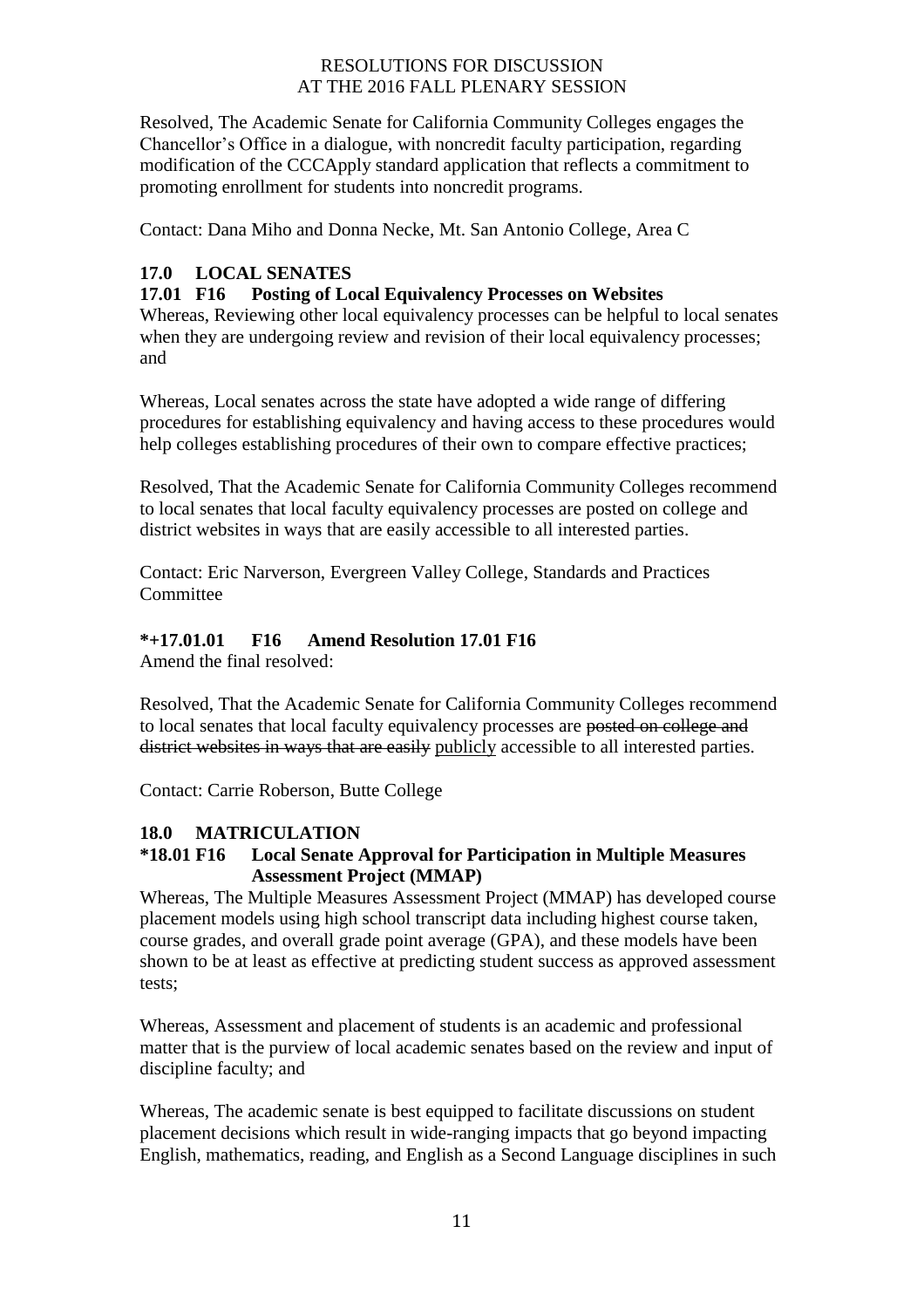a significant way that any modification to local placement models should include all effected disciplines;

Resolved, That the Academic Senate for California Community Colleges urge local senates to facilitate discussions among faculty about the use of multiple measures including high school transcript data used by the Multiple Measures Assessment Project (MMAP) and determine which measures will best serve the needs of students without creating barriers to courses outside of English, reading, English as a Second Language and mathematics; and

Resolved, That the Academic Senate for California Community Colleges work with representatives from the Multiple Measures Assessment Project (MMAP) to require that participation as an MMAP college must have local academic senate approval by including the signature of the academic senate president on any forms indicating a college's intent to participate.

Contact: Ginni May, Sacramento City College, Executive Committee

#### **\*18.02 F16 Validation of Statewide Multiple Measures**

Whereas, The use of multiple measures when placing students into courses in English, English as a Second Language, reading, and mathematics is required by §55522 of the California Code of Regulations;

Whereas, Many multiple measures that are currently used at community colleges have been developed locally and the data collection and validation of those measures is the responsibility of the college;

Whereas, Any assessment test that is used to place students is required to go through a rigorous review and approval process that includes pilot testing, field testing, demonstrating contentment validity, and showing that the test items and the test are free of bias; and

Whereas, The Common Assessment System will include multiple measures like the models created by the Multiple Measures Assessment Project using high school data such as courses taken, overall grade point average, and specific course grades, that will be available to all community colleges but these measures are not required to be validated like assessment tests;

Resolved, That the Academic Senate for California Community Colleges work with the Chancellor's Office for California Community Colleges to develop validation standards, similar to those for assessment tests, for any multiple measures that are included in the Common Assessment System; and

Resolved, That the Academic Senate for California Community Colleges work with the Chancellor's Office for California Community Colleges to ensure that any multiple measures included in the Common Assessment System go through a statewide validation process prior to the full deployment of the common assessment to the California Community Colleges.

Contact: Cheryl Aschenbach, Lassen College, Executive Committee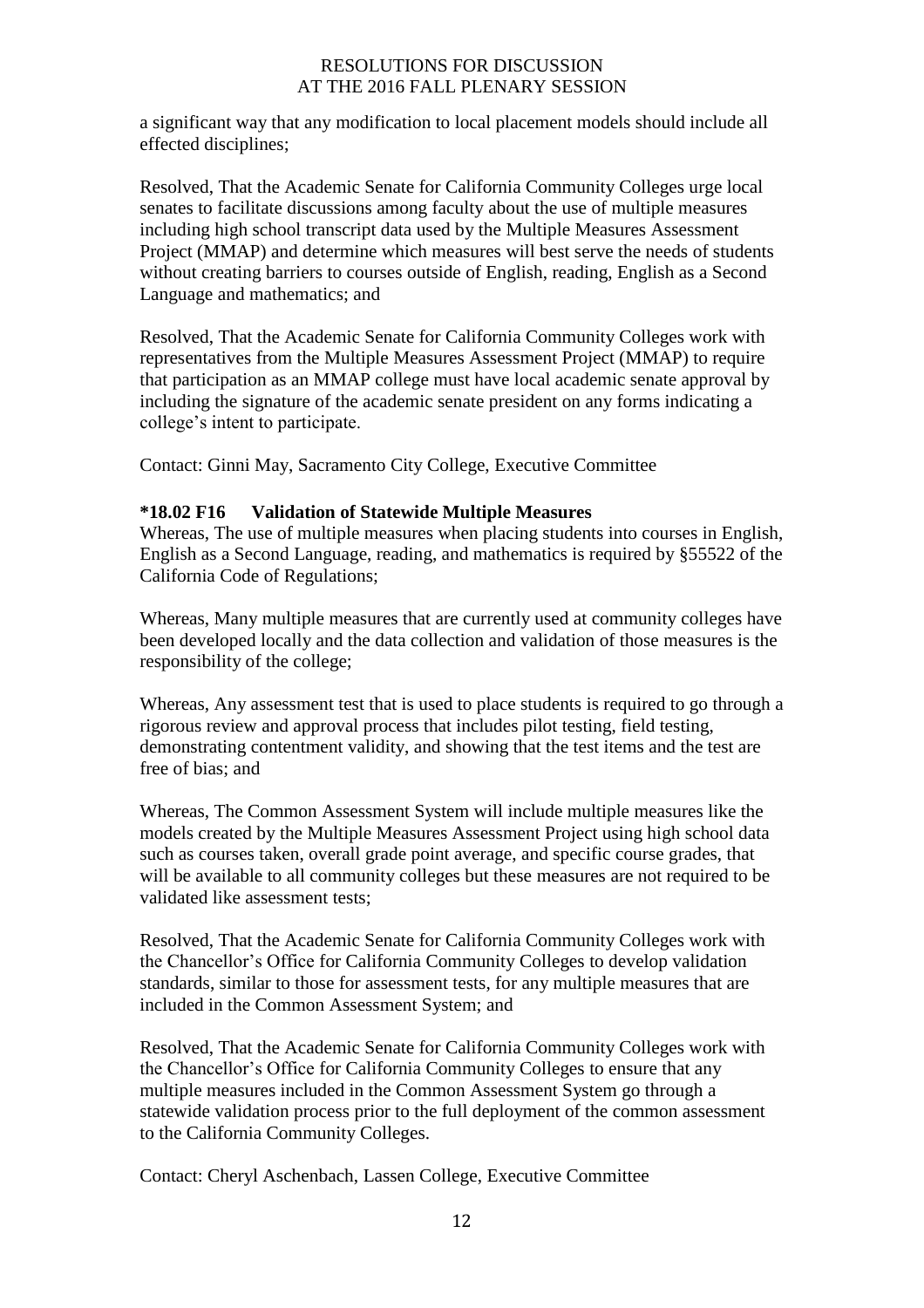# **21.0 CAREER TECHNICAL EDUCATION**

#### **\*21.01 F16 Faculty Participation in Career Technical Education Regional Consortia Governance**

Whereas, As a condition for receiving funding from the Strong Workforce Program, as defined in Education Code §§88820-88826, regional consortia must develop plans that enact the requirements of the Strong Workforce Program, including the establishment of governance models;

Whereas, The role of faculty in governance is an academic and professional matter under the purview of local senates, and thus local senates must be centrally involved in identifying faculty to serve on regional consortia governance bodies;

Whereas, Career and technical education (CTE) faculty participation in governance bodies established in the regional consortia governance models is essential to effective development and implementation of regional consortia plans, including regionalization of curriculum and allocation of resources such as funding to cover the cost of travel and paid substitute instructors that may be needed to allow CTE faculty to fully participate in the work of regional consortia governance bodies; and

Whereas, Information regarding CTE programs is often disseminated by the regional consortia to CTE administrators, resulting in the exclusion of faculty from regional consortium conversations, information, and decisions;

Resolved, That the Academic Senate for California Community Colleges assert that the career and technical education (CTE) regional consortium governance models required by the Strong Workforce Program must include faculty as active and voting members;

Resolved, That the Academic Senate for California Community Colleges assert that local senates should recommend the faculty identified to be potential members of CTE regional consortium governance bodies; and

Resolved, That the Academic Senate for California Community Colleges urge that the CTE regional consortia provide sufficient resources to enable faculty appointed by the local senates to participate fully in the activities of their governance bodies.

Contact: Lorraine Slattery-Farrell, Mt. San Jacinto College, CTE Leadership **Committee** 

#### **\*21.02 F16 Identify and Disseminate Effective Practices for Career Technical Education Advisory Committees**

Whereas, Practices for establishing and working with career and technical education (CTE) advisory committees, including the recruitment of members and the use of advisory committee recommendations in program development and improvement, vary between colleges and districts; and

Whereas, Successful implementation of the Strong Workforce Program established in Education Code §§88820-88826 will require that colleges establish CTE advisory